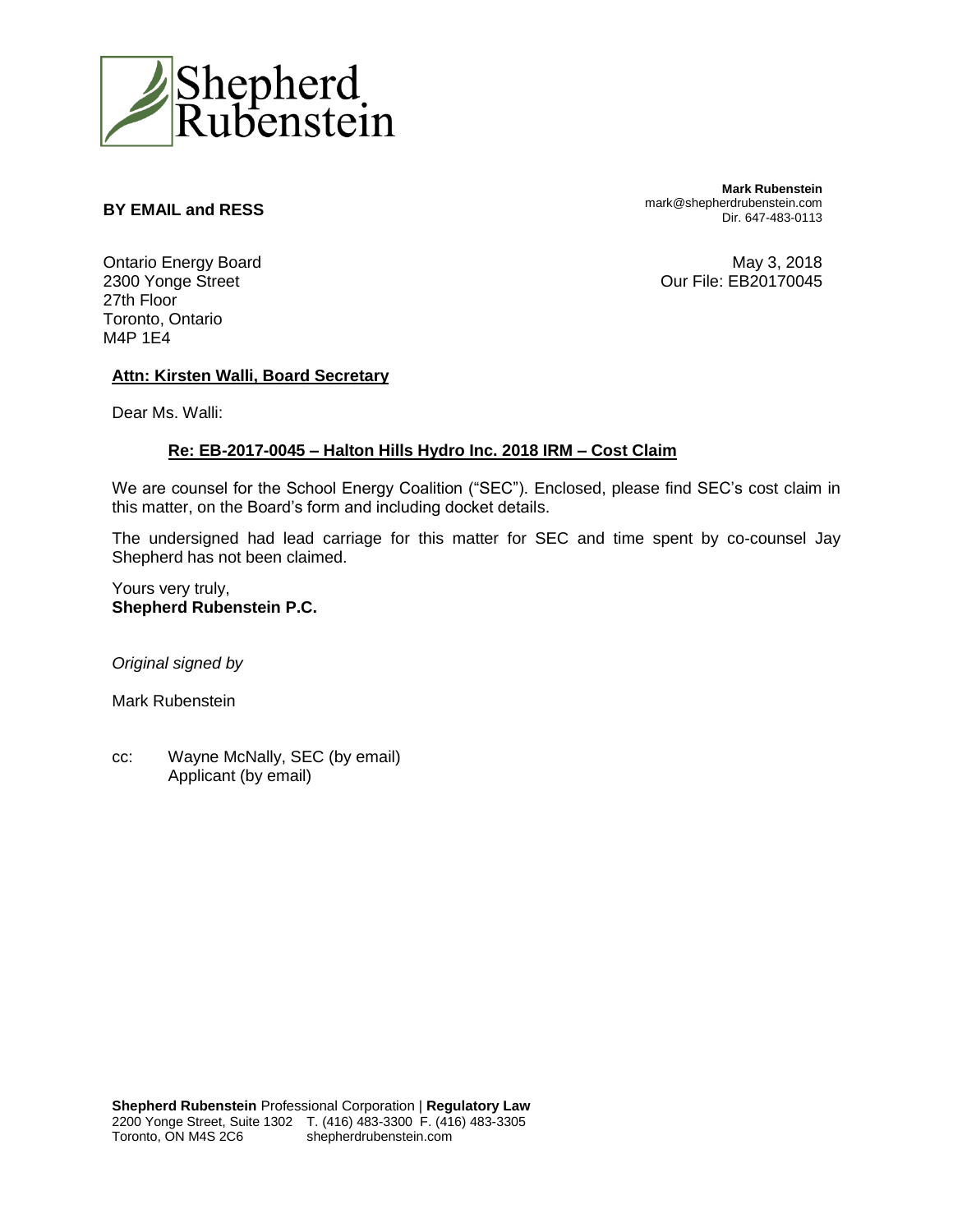## **Ontario Energy Board COST CLAIM FOR HEARINGS**



### **Affidavit and Summary of Fees and Disbursements**

This form should be used by a party to a hearing before the Board to identify the fees and disbursements that form the party's cost claim. Paper and electronic copies of this form and itemized receipts must be filed with the Board and served on one or more other parties as directed by the Board in the applicable Board order. Please ensure all required (yellow‐shaded) fields are filled in and the Affidavit portion is signed and sworn or affirmed.

#### **Instructions**

‐ Required data input is indicated by yellow‐shaded fields. Formulas are embedded in the form to assist with calculations.

‐ All claims must be in Canadian dollars. If applicable, state exchange rate and country of initial currency.

Rate: **Country:** Country: - A separate "Detail of Fees and Disbursements Being Claimed" (comprising a "Statement of Fees Being Claimed" and a "Statement of Disbursements Being Claimed") is required for each lawyer, analyst/consultant and articling student/paralegal.

However, only one "Summary of Fees and Disbursements" covering the whole of the party's cost claim should be provided.

‐ The cost claim must be supported by a completed Affidavit signed by a representative of the party.

‐ A CV for each consultant/analyst must be attached unless provided to the Board as prescribed on the Cost Award Tariff.

#### **Except as provided in section 7.03 of the Practice Direction on Cost Awards, itemized receipts must be provided.**

| $File # EB-$       |                                | EB-2017-0045                                    |      | Process: Halton Hills Hydro Inc. 2018      |        |  |  |
|--------------------|--------------------------------|-------------------------------------------------|------|--------------------------------------------|--------|--|--|
| Party:             | <b>School Energy Coalition</b> |                                                 |      | <b>Affiant's Name: Mark Rubenstein</b>     |        |  |  |
| <b>HST Number:</b> |                                | 83673-5464-RT0001                               |      | <b>HST Rate Ontario:</b>                   | 13.00% |  |  |
|                    |                                | <b>Full Registrant</b><br>Unregistered<br>Other | ا بی | <b>Qualifying Non-Profit</b><br>Tax Exempt |        |  |  |

|                          |                        |         | <b>Affidavit</b>               |                         |
|--------------------------|------------------------|---------|--------------------------------|-------------------------|
|                          | <b>Mark Rubenstein</b> |         | , of the City/Town of <b>i</b> | Toronto                 |
| in the Province/State of |                        | Ontario |                                | , swear or affirm that: |

1. I am a representative of the above‐noted party (the "Party") and as such have knowledge of the matters attested to herein.

2. I have examined all of the documentation in support of this cost claim, including the attached "Summary of Fees and Disbursements Being Claimed", "Statement(s) of Fees Being Claimed" and "Statement(s) of Disbursements Being Claimed".

3. The attached "Summary of Fees and Disbursements Being Claimed", "Statement(s) of Fees Being Claimed" and "Statement(s) of Disbursements Being Claimed" include only costs incurred and time spent directly for the purposes of the Party's participation in the Ontario Energy Board process referred to above.

4. This cost claim does not include any costs for work done, or time spent, by a person that is an employee or officer of the Party as described in sections 6.05 and 6.09 of the Board's Practice Direction on Cost Awards.

#### **Signature of Affiant**

| Sworn or affirmed before me at the City/Town of |         | Toronto |            |  |  |
|-------------------------------------------------|---------|---------|------------|--|--|
| in the Province/State of                        | Ontario | on.     | May 3 2018 |  |  |
|                                                 |         |         | (date)     |  |  |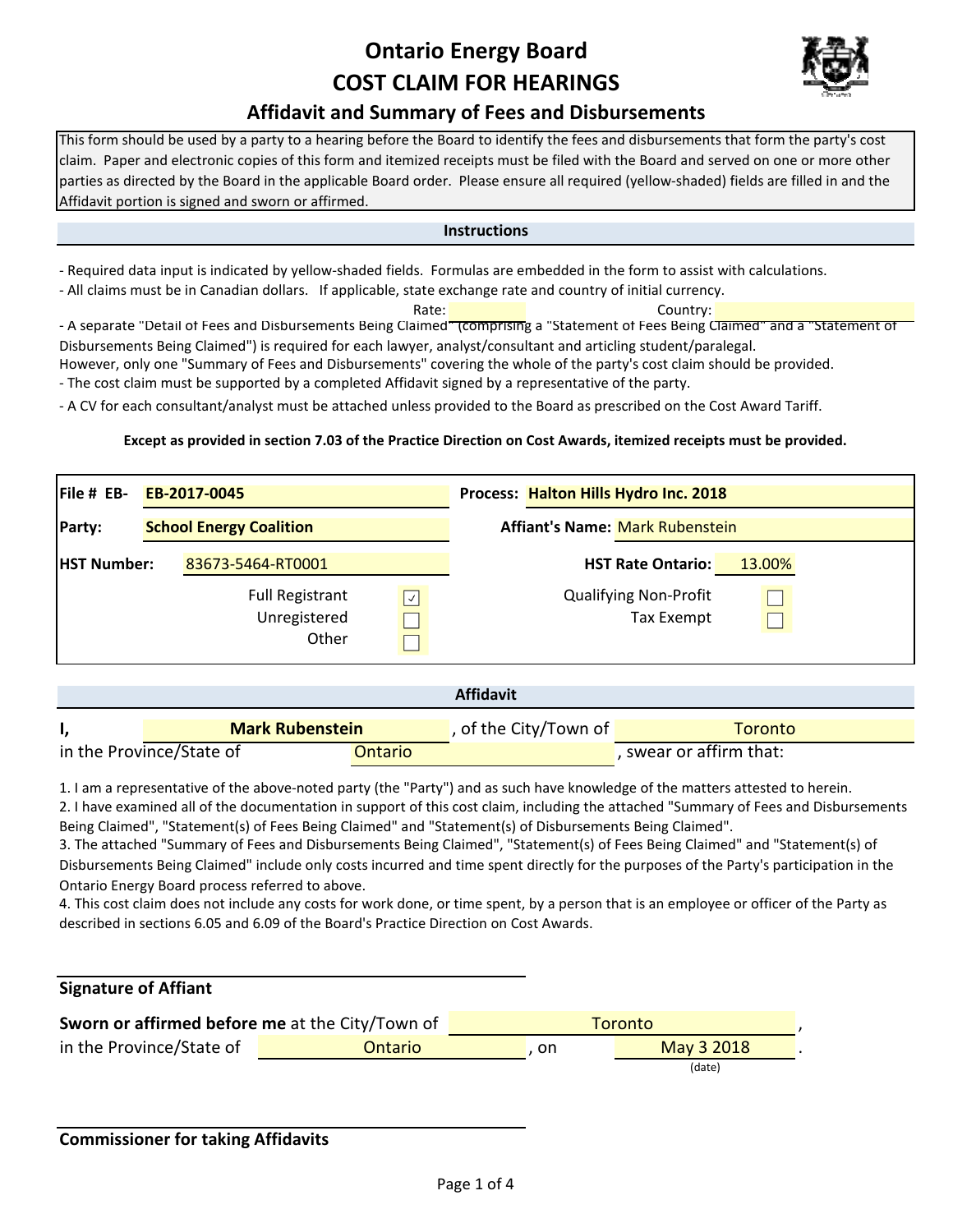# **Ontario Energy Board COST CLAIM FOR HEARINGS**



### **Affidavit and Summary of Fees and Disbursements**

File # EB- EB-2017-0045

**EB‐2017‐0045 Halton Hills Hydro Inc. 2018**

**Party: School Energy Coalition**

| <b>Summary of Fees and Disbursements Being Claimed</b> |  |                          |  |  |  |  |
|--------------------------------------------------------|--|--------------------------|--|--|--|--|
| Legal/consultant/other fees                            |  | 3,519.00                 |  |  |  |  |
| Disbursements                                          |  | $\overline{\phantom{0}}$ |  |  |  |  |
| <b>HST</b>                                             |  | 457.47                   |  |  |  |  |
| <b>Total Cost Claim</b>                                |  | 3,976.47                 |  |  |  |  |

| <b>Payment Information</b>                      |                                                                              |  |  |  |  |
|-------------------------------------------------|------------------------------------------------------------------------------|--|--|--|--|
|                                                 | Make cheque payable to: Shepherd Rubenstein Professional Corporation, in tru |  |  |  |  |
| Send payment to this address: 2200 Yonge Street |                                                                              |  |  |  |  |
|                                                 | <b>Suite 1302</b><br>Toronto, ON                                             |  |  |  |  |
|                                                 | <b>M4S 2C6</b>                                                               |  |  |  |  |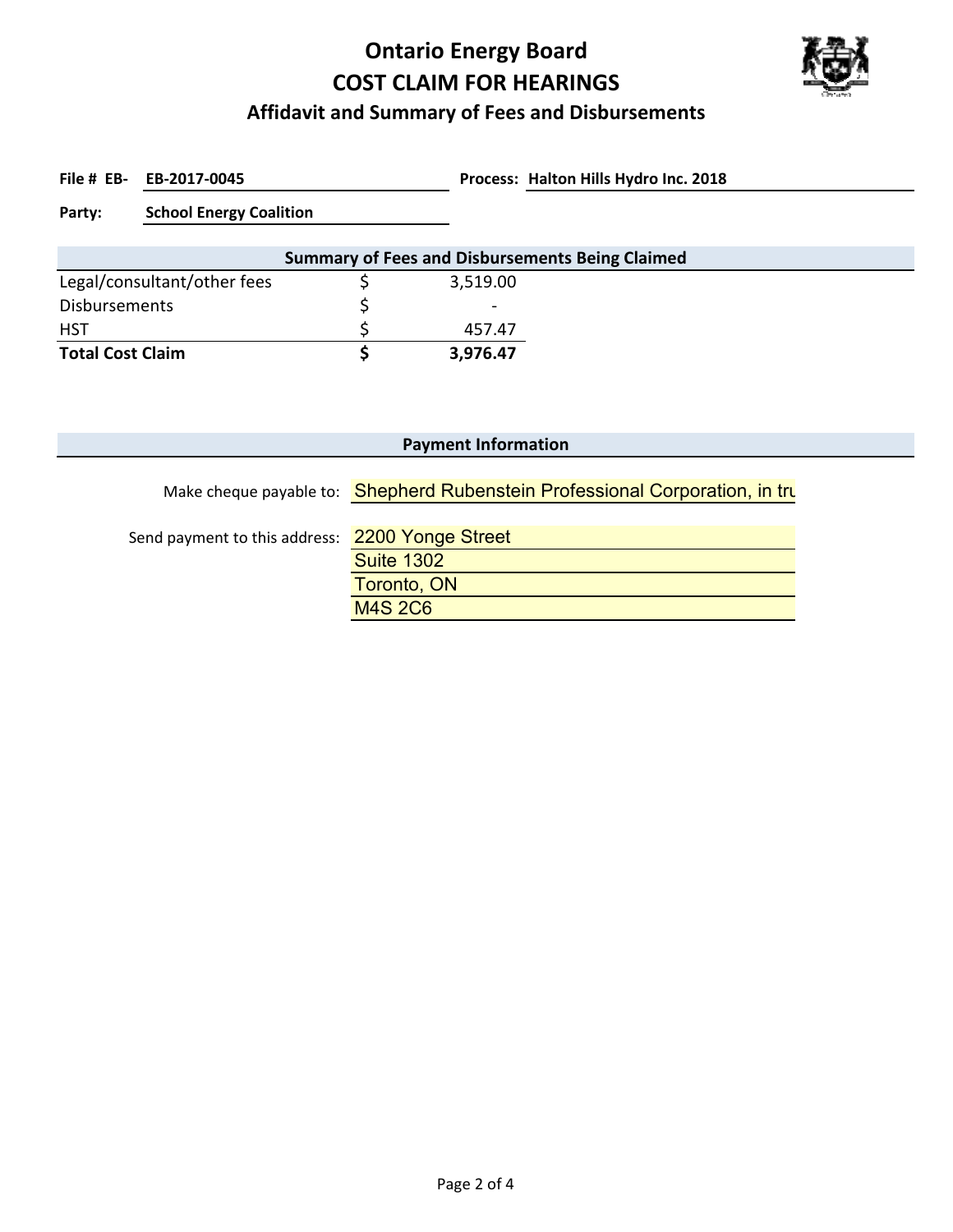# **Ontario Energy Board COST CLAIM FOR HEARINGS**



### **Detail of Fees and Disbursements Being Claimed**

| File # EB-<br>EB-2017-0045               |                                        |         |                                       |         | Process: Halton Hills Hydro Inc. 2018  |         |                                                                                    |                          |                          |
|------------------------------------------|----------------------------------------|---------|---------------------------------------|---------|----------------------------------------|---------|------------------------------------------------------------------------------------|--------------------------|--------------------------|
| <b>School Energy Coalition</b><br>Party: |                                        |         |                                       |         | Service Provider Name: Mark Rubenstein |         |                                                                                    |                          |                          |
| <b>SERVICE PROVIDER TYPE</b>             | (check one)                            |         | <b>Year Called to</b><br>Bar          |         |                                        |         | <b>Completed Years</b><br><b>Practising/Years of Relevant</b><br><b>Experience</b> |                          |                          |
| <b>Legal Counsel</b>                     | $\backsim$                             |         | 2011                                  |         |                                        |         | 6                                                                                  |                          |                          |
| <b>Articling Student/Paralegal</b>       |                                        |         |                                       |         |                                        |         |                                                                                    |                          |                          |
| <b>Consultant</b>                        |                                        |         |                                       |         |                                        |         | <b>Hourly Rate:</b>                                                                |                          | \$230                    |
| Analyst                                  |                                        |         |                                       |         |                                        |         |                                                                                    |                          |                          |
| For Consultant/Analyst:                  | CV attached                            |         |                                       |         |                                        |         | HST Rate Charged (enter %):                                                        |                          | 13.0%                    |
|                                          |                                        |         | CV provided within previous 24 months |         |                                        |         |                                                                                    |                          |                          |
|                                          | <b>Statement of Fees Being Claimed</b> |         |                                       |         |                                        |         |                                                                                    |                          |                          |
|                                          | <b>Hours</b>                           |         | <b>Hourly Rate</b>                    |         | <b>Subtotal</b>                        |         | <b>HST</b>                                                                         |                          | <b>Total</b>             |
| <b>Pre-hearing Conference</b>            |                                        |         |                                       |         |                                        |         |                                                                                    |                          |                          |
| Preparation                              |                                        | \$      | 230.00                                | \$      |                                        | \$      |                                                                                    | \$                       |                          |
| Attendance                               |                                        | \$      | 230.00                                | $\zeta$ | $\overline{\phantom{0}}$               | \$      | $\overline{a}$                                                                     | \$                       | $\overline{\phantom{0}}$ |
| <b>Technical Conference</b>              |                                        |         |                                       |         |                                        |         |                                                                                    |                          |                          |
| Preparation                              |                                        | \$      | 230.00                                | \$      |                                        | \$      | $\overline{\phantom{0}}$                                                           | \$                       |                          |
| Attendance                               |                                        | \$      | 230.00                                | \$      | $\overline{a}$                         | \$      | $\overline{\phantom{0}}$                                                           | \$                       | $\qquad \qquad -$        |
| Interrogatories                          |                                        |         |                                       |         |                                        |         |                                                                                    |                          |                          |
| Preparation                              | 4.40                                   | $\zeta$ | 230.00                                | \$      | 1,012.00                               | \$      | 131.56                                                                             | \$                       | 1,143.56                 |
| Responses                                | 4.10                                   | \$      | 230.00                                | \$      | 943.00                                 | \$      | 122.59                                                                             | \$                       | 1,065.59                 |
| <b>Issues Conference</b>                 |                                        |         |                                       |         |                                        |         |                                                                                    |                          |                          |
| Preparation                              |                                        | \$      | 230.00                                | \$      |                                        | \$      | $\overline{\phantom{0}}$                                                           | \$                       |                          |
| Attendance                               |                                        | \$      | 230.00                                | \$      |                                        | \$      | $\overline{\phantom{0}}$                                                           | \$                       | $\overline{\phantom{a}}$ |
| <b>ADR - Settlement Conference</b>       |                                        |         |                                       |         |                                        |         |                                                                                    |                          |                          |
| Preparation                              |                                        | \$      | 230.00                                | \$      |                                        | \$      | $\overline{\phantom{0}}$                                                           | \$                       | $\overline{\phantom{a}}$ |
| Attendance                               |                                        | \$      | 230.00                                | \$      | $\overline{a}$                         | \$      | $\overline{\phantom{0}}$                                                           | \$                       | $\overline{\phantom{a}}$ |
| <b>Proposal Preparation</b>              |                                        | \$      | 230.00                                | \$      |                                        | \$      | $\overline{a}$                                                                     | \$                       | $\overline{\phantom{a}}$ |
| <b>Argument</b>                          |                                        |         |                                       |         |                                        |         |                                                                                    |                          |                          |
| Preparation                              | 6.80                                   | $\zeta$ | 230.00                                | \$      | 1,564.00                               | \$      | 203.32                                                                             | \$                       | 1,767.32                 |
| <b>Oral Hearing</b>                      |                                        |         |                                       |         |                                        |         |                                                                                    |                          |                          |
| Preparation                              |                                        | \$      | 230.00                                | $\zeta$ | $\overline{\phantom{0}}$               | \$      | $\overline{\phantom{a}}$                                                           | $\overline{\mathcal{S}}$ | $\overline{\phantom{0}}$ |
| Attendance                               |                                        | \$      | 230.00                                | \$      |                                        | \$      |                                                                                    | \$                       |                          |
| <b>Other Conferences</b>                 |                                        |         |                                       |         |                                        |         |                                                                                    |                          |                          |
| Preparation                              |                                        | \$      | 230.00                                | \$      |                                        | \$      | $\overline{\phantom{0}}$                                                           | \$                       |                          |
| Attendance                               |                                        | \$      | 230.00                                | \$      | $\overline{\phantom{0}}$               | \$      | $\overline{\phantom{0}}$                                                           | \$                       | -                        |
| <b>Case Management</b>                   |                                        |         |                                       | \$      |                                        | \$      |                                                                                    | \$                       | $\qquad \qquad -$        |
| <b>TOTAL SERVICE PROVIDER FEES</b>       |                                        |         |                                       | \$      | 3,519.00                               | $\zeta$ | 457.47                                                                             | \$                       | 3,976.47                 |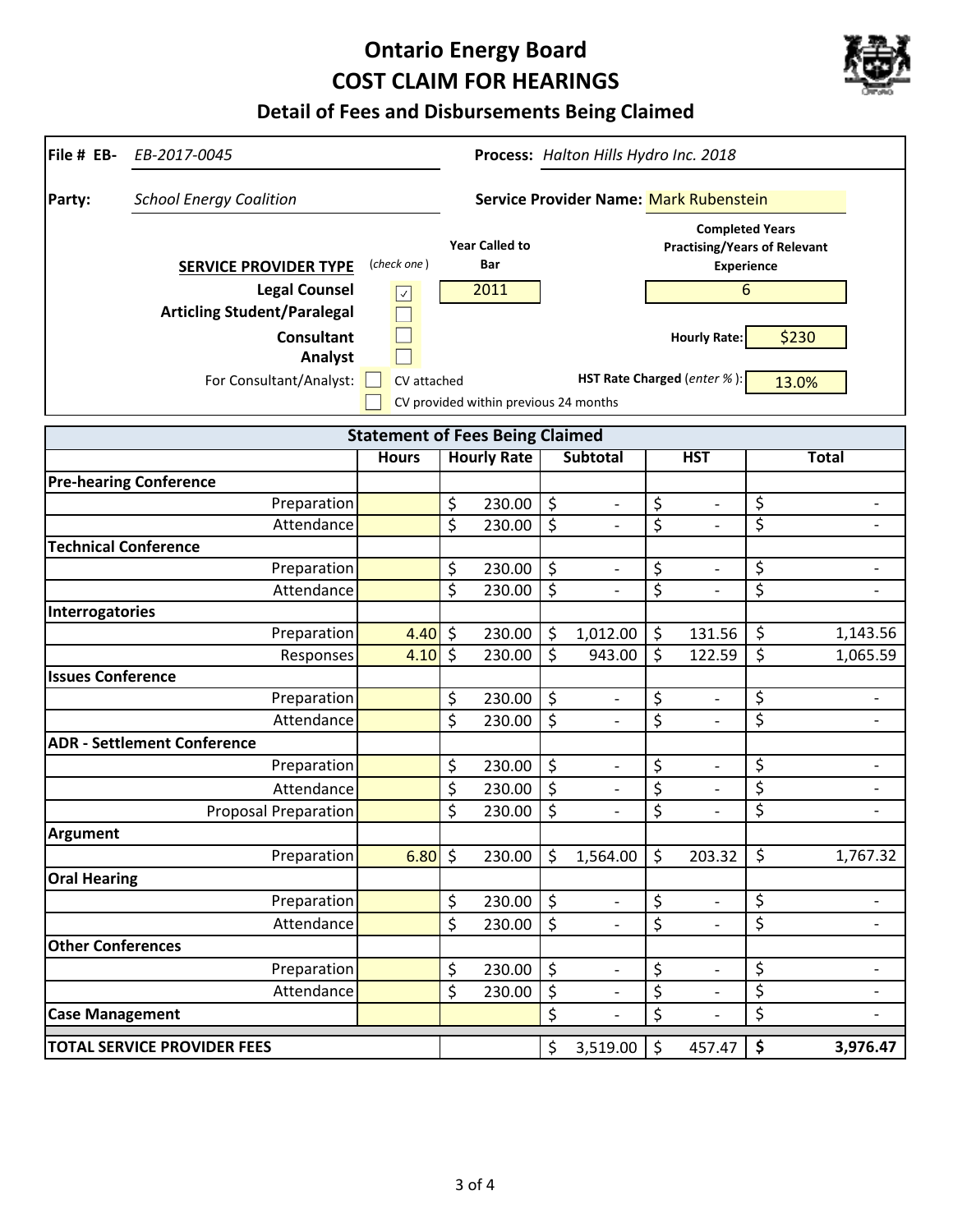## **Ontario Energy Board COST CLAIM FOR HEARINGS Detail of Fees and Disbursements Being Claimed**



**File # EB-** *EB-2017-0045* **Process:** 

*EB‐2017‐0045 Halton Hills Hydro Inc. 2018*

**Party:** *School Energy Coalition* **Service Provider Name:** *Mark Rubenstein*

| <b>Statement of Disbursements Being Claimed</b>                                                           |                 |                                    |                                |  |  |
|-----------------------------------------------------------------------------------------------------------|-----------------|------------------------------------|--------------------------------|--|--|
|                                                                                                           | <b>Net Cost</b> | <b>HST</b>                         | <b>Total</b>                   |  |  |
| Scanning/Photocopy                                                                                        |                 | \$<br>$\qquad \qquad \blacksquare$ | \$                             |  |  |
| Printing                                                                                                  |                 | \$<br>$\overline{\phantom{a}}$     | \$                             |  |  |
| <b>Courier</b>                                                                                            |                 | \$<br>$\overline{\phantom{0}}$     | \$                             |  |  |
| <b>Telephone/Fax</b>                                                                                      |                 | \$<br>$\qquad \qquad \blacksquare$ | \$                             |  |  |
| <b>Transcripts</b>                                                                                        |                 | \$<br>$\overline{\phantom{0}}$     | \$                             |  |  |
| <b>Travel: Air</b>                                                                                        |                 | \$<br>$\overline{\phantom{0}}$     | \$                             |  |  |
| <b>Travel: Car</b>                                                                                        |                 | \$<br>$\overline{\phantom{0}}$     | \$                             |  |  |
| <b>Travel: Rail</b>                                                                                       |                 | \$<br>$\qquad \qquad \blacksquare$ | \$                             |  |  |
| Travel (Other):                                                                                           |                 | \$<br>$\qquad \qquad \blacksquare$ | \$                             |  |  |
| Parking                                                                                                   |                 | \$<br>$\overline{\phantom{0}}$     | \$                             |  |  |
| Taxi                                                                                                      |                 | \$<br>$\qquad \qquad \blacksquare$ | \$                             |  |  |
| Accommodation                                                                                             |                 | \$<br>$\qquad \qquad \blacksquare$ | \$                             |  |  |
| <b>Meals</b>                                                                                              |                 | \$<br>$\qquad \qquad \blacksquare$ | \$                             |  |  |
| Other:                                                                                                    |                 | \$<br>$\qquad \qquad \blacksquare$ | \$                             |  |  |
| Other:                                                                                                    |                 | \$<br>$\qquad \qquad \blacksquare$ | \$                             |  |  |
| Other:                                                                                                    |                 | \$<br>$\overline{\phantom{0}}$     | \$<br>$\overline{\phantom{a}}$ |  |  |
|                                                                                                           |                 |                                    |                                |  |  |
| \$<br>\$<br>\$<br><b>TOTAL DISBURSEMENTS:</b><br>$\qquad \qquad \blacksquare$<br>$\overline{\phantom{a}}$ |                 |                                    |                                |  |  |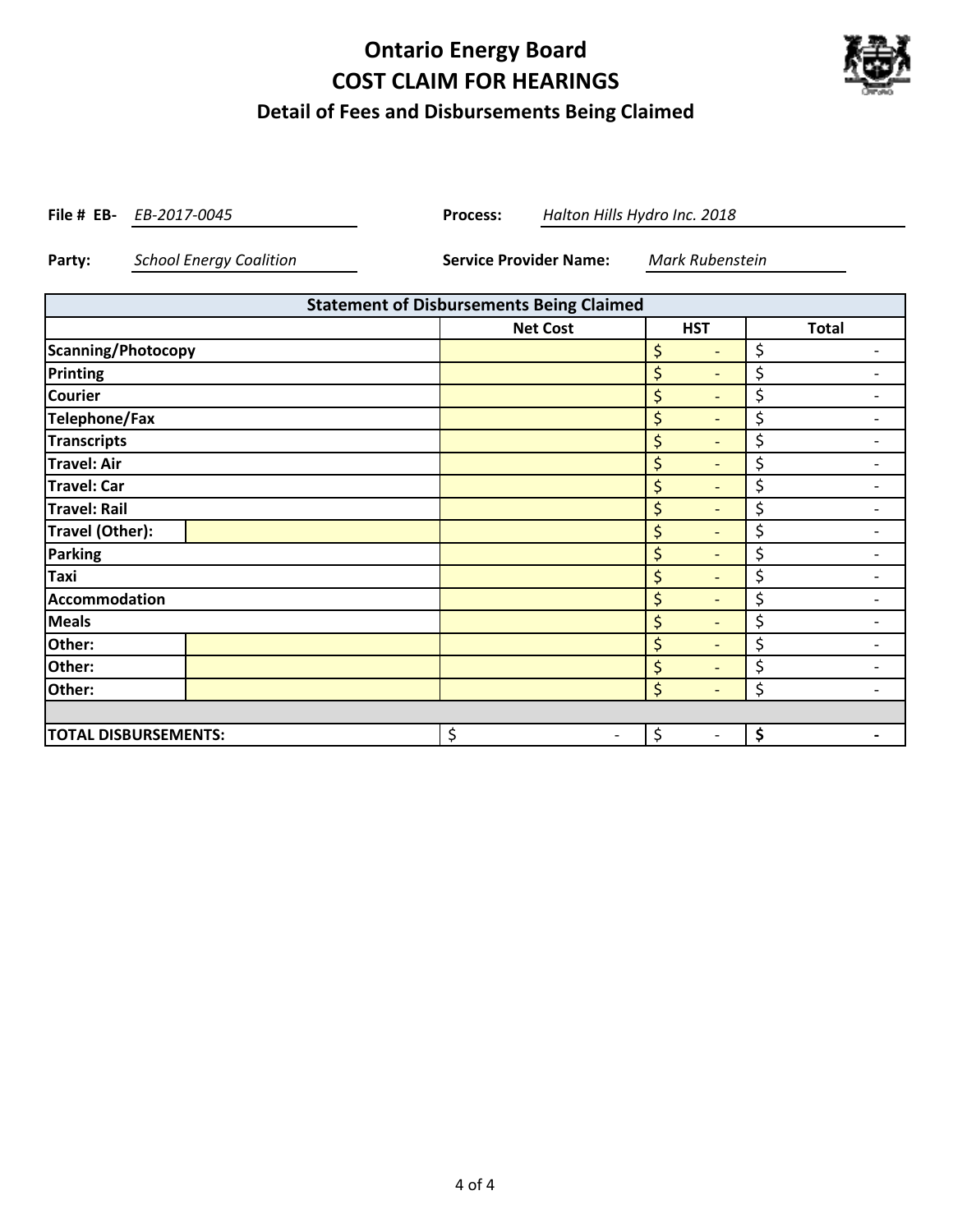| <b>Date</b>     | <b>Explanation</b>                                                   | Lwyr      | Hours |
|-----------------|----------------------------------------------------------------------|-----------|-------|
|                 | 20171201 emails/prelim review of app                                 | <b>MR</b> | 0.3   |
|                 | 20171222 review notice/prelim review of issues                       | <b>MR</b> | 0.5   |
|                 | 20180118 review PO                                                   | <b>MR</b> | 0.2   |
|                 | 20180124 review PO                                                   | <b>MR</b> | 0.1   |
|                 | 20180203 review evidence/draft IRs                                   | <b>MR</b> | 3.0   |
|                 | 20180205 finalize and file IRs                                       | <b>MR</b> | 0.3   |
|                 | 20180220 prelim review of IRR                                        | <b>MR</b> | 0.4   |
|                 | 20180221 review corr                                                 | <b>MR</b> | 0.1   |
|                 | 20180222 prepare declaration & undertaking                           | <b>MR</b> | 0.1   |
| 20180223 emails |                                                                      | <b>MR</b> | 0.1   |
|                 | 20180225 review IRRs and draft submissions                           | <b>MR</b> | 3.4   |
|                 | 20180226 draft submissions                                           | <b>MR</b> | 3.4   |
|                 | 20180227 disc w S. Grice/emails/review PO/p. call w. Mark A. (Staff) | <b>MR</b> | 0.5   |
|                 | 20180307 edit argument/review reply sub                              | <b>MR</b> | 0.5   |
|                 | 20180309 review PO/confidentiality decision                          | <b>MR</b> | 0.2   |
|                 | 20180313 edit and finalize sub                                       | <b>MR</b> | 0.8   |
|                 | 20180314 emails/review VECC sub                                      | <b>MR</b> | 0.4   |
|                 | 20180315 review Staff sub                                            | <b>MR</b> | 0.3   |
|                 | 20180321 review reply argument                                       | <b>MR</b> | 0.3   |
|                 | 20180426 review decision/emails                                      | <b>MR</b> | 0.4   |
|                 |                                                                      |           | 15.3  |